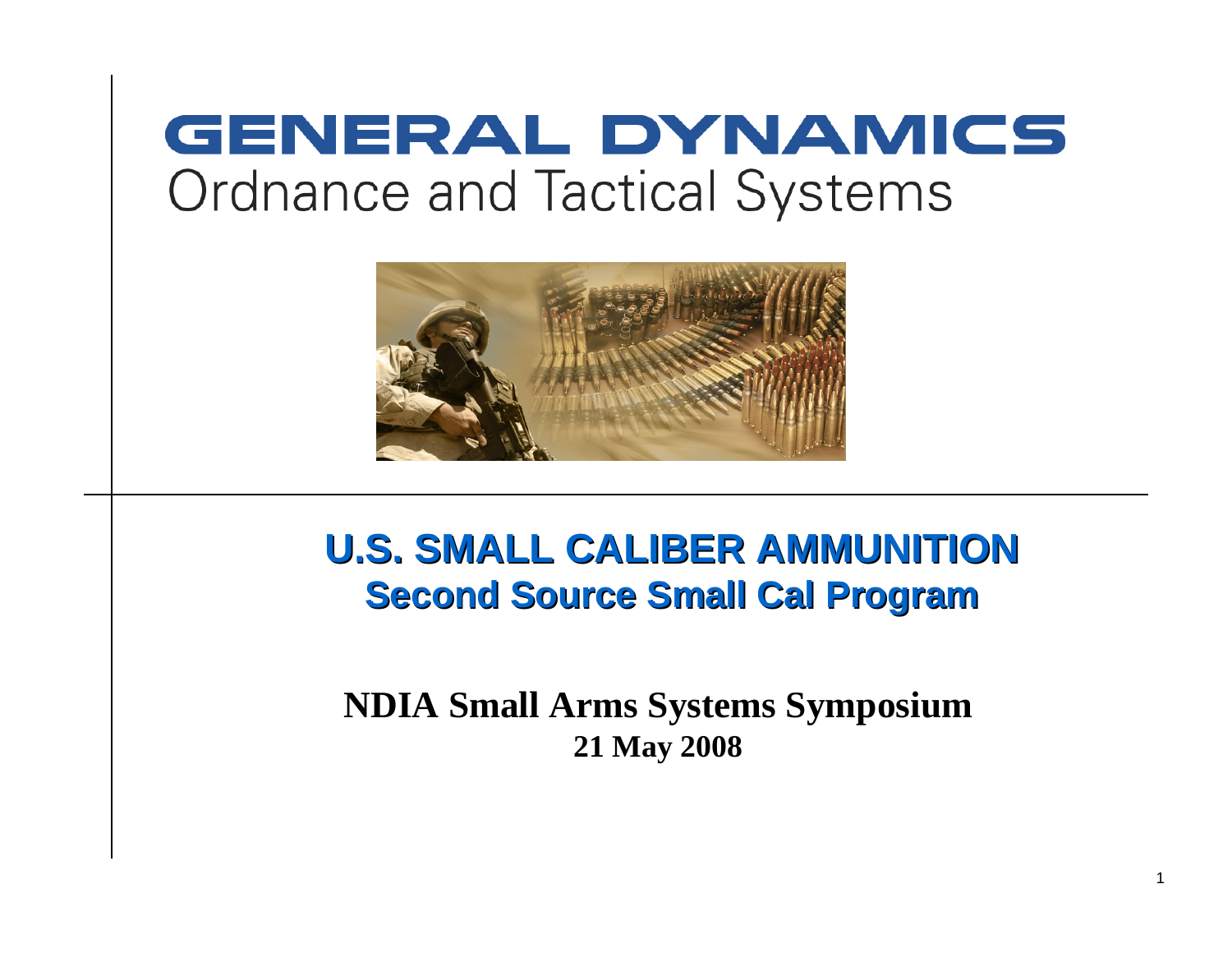# **GD-OTS SECOND SOURCE TEAM - STATUS GD-OTS SECOND SOURCE TEAM - STATUS**

- The General Dynamics Ordnance & Tactical Systems Small Caliber Ammunition (SCA) Team is augmenting the U.S. Government organic base to meet the small caliber ammunition needs for the GWOT.
- The SCA Team is currently executing a multiple year ID/IQ program to deliver in excess of 1B rounds of ammunition.
- Multiple Manufacturing facilities around the world have been qualified to produce small caliber ammunition to U.S. Government specifications.
- A world-wide logistics and shipping organization has been implemented to support CONUS and OCONUS supplies.
- About 400M rounds delivered through to date.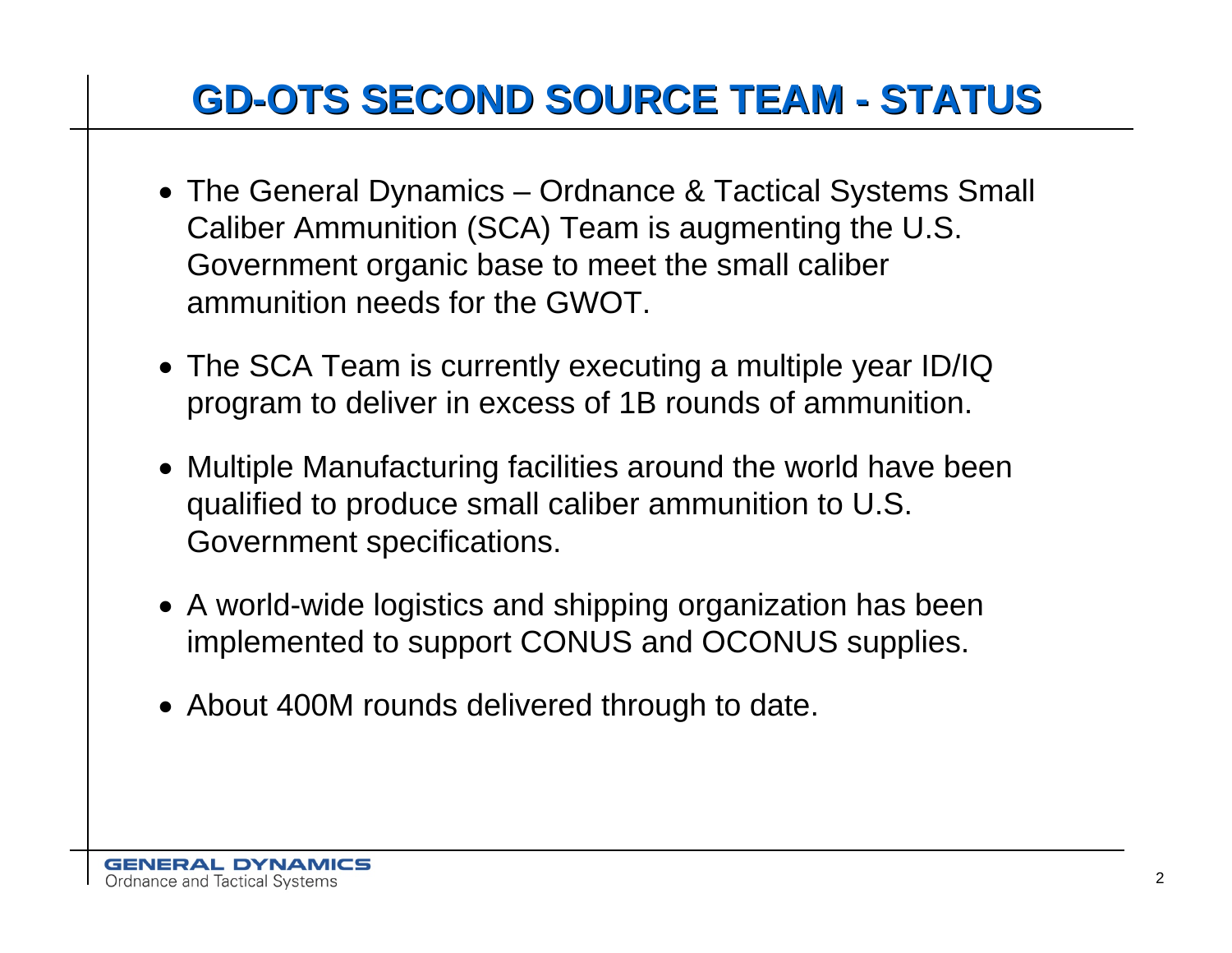## **SCA SECOND SOURCE TEAM PRODUCTS SCA SECOND SOURCE TEAM PRODUCTS**

### **Combat and Training Ammunition**

**-Ball Clip**

**-Armor Piercing Incendiary** 

**-Armor Piercing Incendiary with Trace**

**-Ball/Trace Linked** 

**-Blank**



**5.56mm7.62mm.50 Caliber**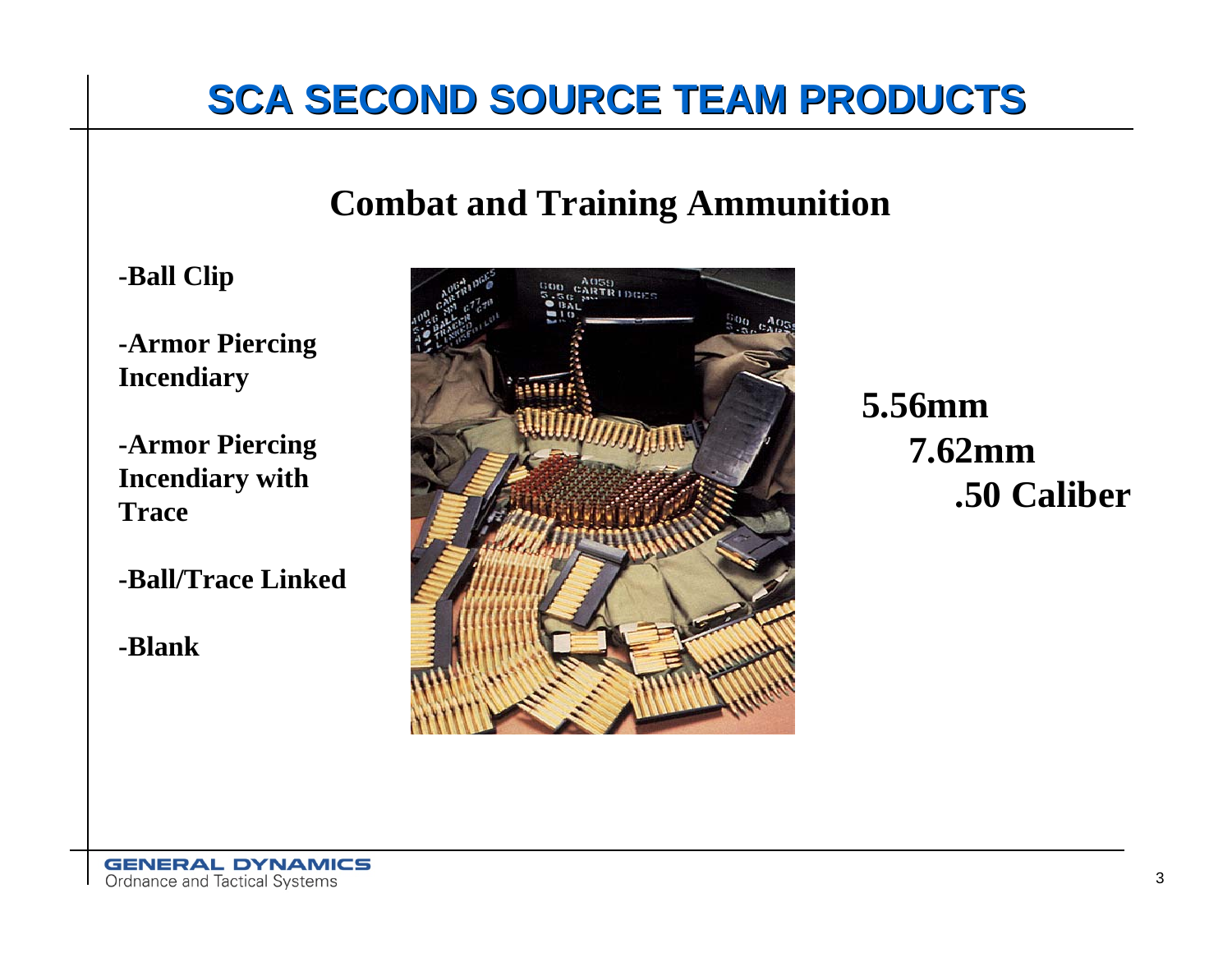# **SECOND SOURCE LESSONS LEARNED SECOND SOURCE LESSONS LEARNED**

• A Second Source is a viable strategy for the ammunition base, now and for the future

Provides critical surge capability Eliminates single point failure associated with LCAAP Provides needed contingencies to avoid catastrophic supply interruptions

• Existing capabilities and capacities need to be expanded

Complex logistics challenges associated with moving energetic materials. Select foreign sources carefully to meet demand. International politics, business and regulations complicate business.

• Tracer capability in all small calibers needs to be expanded.

Current Second Source supply is International based.

• Government contracts now must reflect the realities of the marketplace – proper commodity price indexes essential in long term, fixed price contracts

Suppliers in this dynamic market can no longer afford to assume commodity risks – 400% growth in last 3 years.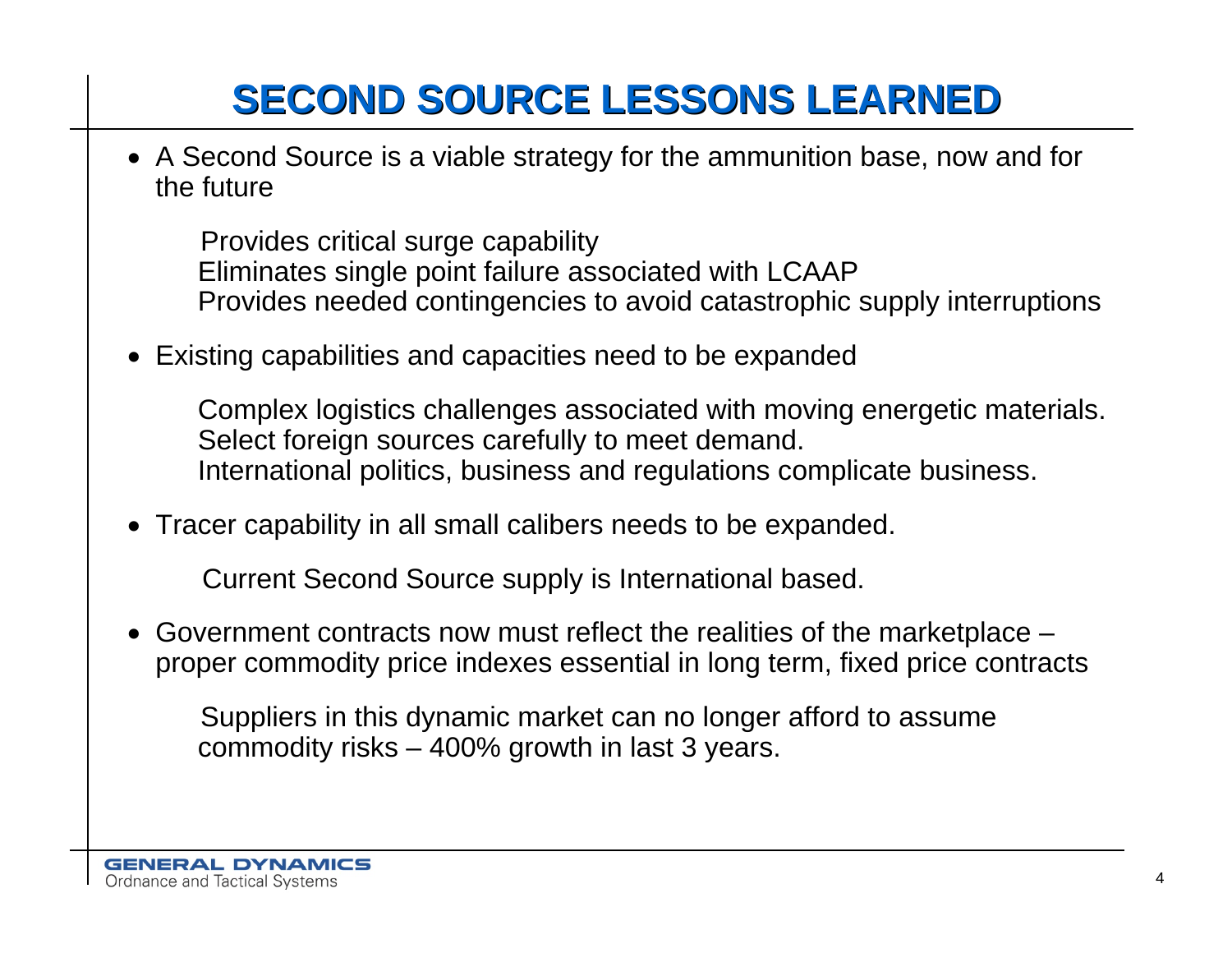# **RESPONSE TO INCREASED NEEDS RESPONSE TO INCREASED NEEDS**

- The Second Source supply base has invested into capacity and capability expansion to meet USG demand.
	- 300-500 million round capacity available to support surge requirements.
- Global marketplace includes the USG demand, Foreign Government Demands and the commercial market.
	- Access to capacity is not only driven by obligations to meet GWOT demands, but also Commercial market requirements.
	- Commodities (copper, zinc, lead, fuel, others) are in extreme high demand, driving higher material costs due to supply and demand requirements.
	- SCA Suppliers management of business portfolios allocate capacities based on ability to pass through commodity prices – sometimes limits abilities to meet certain volume/product mix demands.